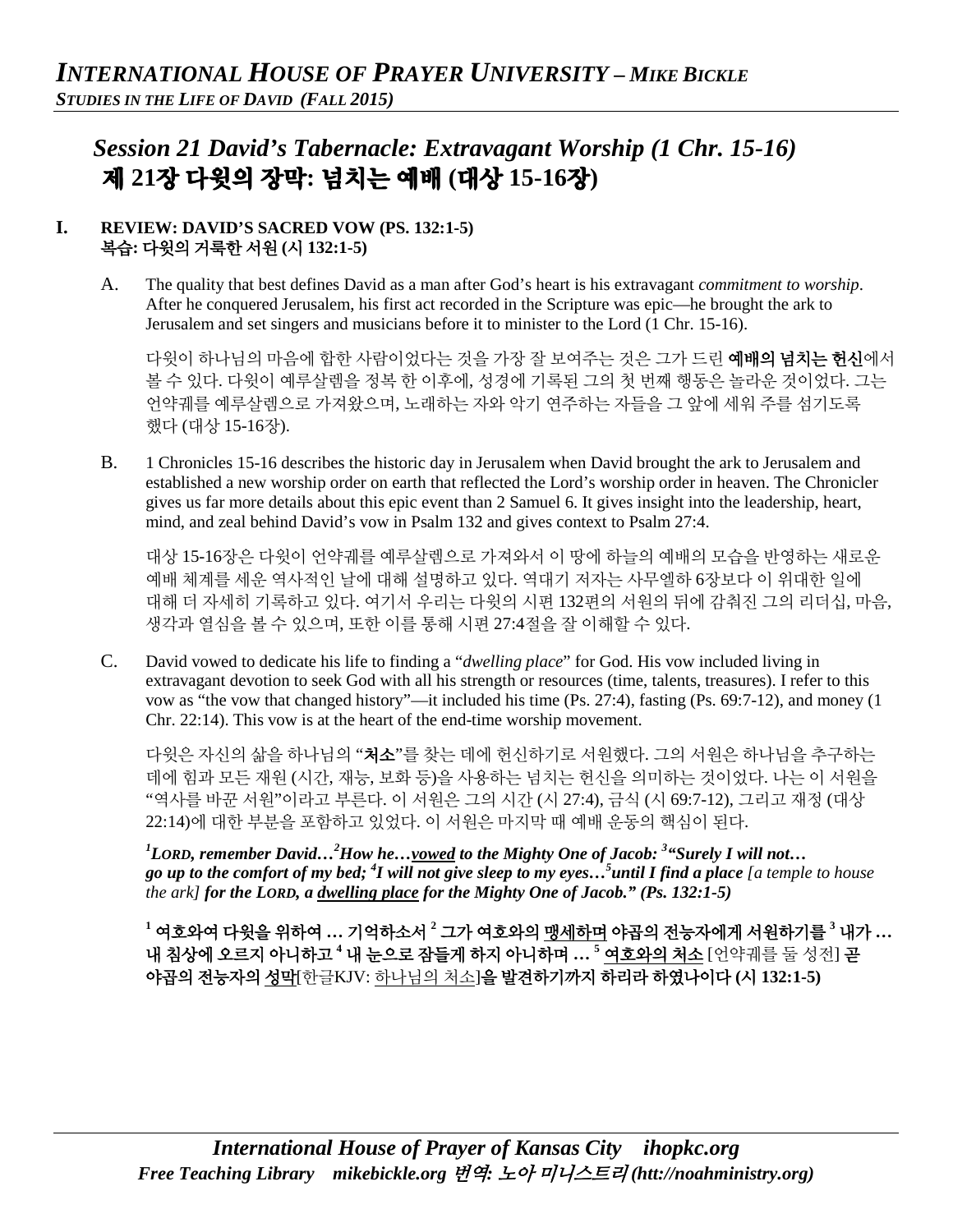D. David set his desire and affection on establishing and seeking the Lord in His house (Ps. 27:4; cf. 1 Chr. 29:2-3). David gave over *\$100 billion* (at modern prices) to God's house. One talent is 75 lbs. or 1200 ounces (16 oz/pound). One talent of gold at \$850/ounce would be worth about one million dollars. Thus, 100,000 talents of gold at that price would be worth about *\$100 billion*. One talent of silver at \$12/ounce would be worth about \$15,000, so 1,000,000 talents at that price would be worth about *\$15 billion*. The total of the gold and silver would be well over \$100 billion.

다윗은 여호와의 집을 세우고 이곳에서 그분을 사모하는 것에 대한 갈망과 사랑을 가지고 있었다 (시 27:4; 참고. 대상 29:2-3). 다윗은 하나님의 집을 위해 (현대의 가치로) **1**천억 달러(110조원 정도)가 넘는 재정을 사용했다. 한 달란트는 75파운드 (34kg 정도) 또는 1,200온스 정도였다 (1파운드 = 16온스). 금 한 달란트는 1온스당 850달러로 치면 약 백만 달러어치(약 10억)이다. 따라서 금 100,000달란트의 현대 가격을 매긴다면 약 **1**천억 달러 정도가 된다. 은 한 달란트는 1온스당 12달러로 치면 약 15,000달러 (1,600만원)의 가치를 가진다. 따라서 은 백만 달란트는 약 **150**억 달러(16조원 정도)의 가치를 가진다. 여기에 사용된 은과 금의 총 가치는 1천억 달러가 넘는다.

*4 One thing I have desired of the LORD …that I may dwell in the house of the LORD all the days of my life, to behold the beauty of the LORD and to inquire in His temple. (Ps. 27:4)*

**<sup>4</sup>** 내가 여호와께 바라는 한 가지 일 그것을 구하리니 곧 내가 내 평생에 여호와의 집에 살면서 여호와의 아름다움을 바라보며 그의 성전에서 사모하는 그것이라 **(**시 **27:4)**

*2 Now for the house of my God I have prepared with all my might: gold for things to be made of gold, silver for things of silver…3 I have set my affection on the house of God…" (1 Chr. 29:2-3)*

**<sup>2</sup>** 내가 이미 내 하나님의 성전을 위하여 힘을 다하여 준비하였나니 곧 기구를 만들 금과 은과 놋과 철과 **… <sup>3</sup>** 성전을 위하여 준비한 이 모든 것 외에도 내 마음이 내 하나님의 성전을 사모하므로 **… (**대상 **29:2-3)**

*14Indeed I have taken much trouble to prepare for the house of the LORD one hundred thousand [100,000] talents of gold and one million [1,000,000] talents of silver… (1 Chr. 22:14)*

**<sup>14</sup>** 내가 환난 중에 여호와의 성전을 위하여 금 십만 달란트와 은 백만 달란트와 놋과 철을 그 무게를 달 수 없을 만큼 심히 많이 준비하였고 또 재목과 돌을 준비하였으나 너는 더할 것이며 **(**대상 **22:14)**

E. David's vow positioned his heart to receive insight into worship as it is in God's sanctuary.

다윗은 그가 서원한 것으로 인해 하늘의 여호와의 성전과 같이 예배 드리는 것에 대한 통찰력을 가질 수 있는 자리로 나아가게 되었다.

*11David gave his son Solomon the plans…12for all that he had by the Spirit, of the courts of the house of the LORD …13also for the division of the priests and the Levites, for all the work of the service of the house of the LORD …19"All this," said David, "the LORD made me understand in writing, by His hand upon me, all the works of these plans." (1 Chr. 28:11-19)* 

**<sup>11</sup>** 다윗이 성전의 복도와 **…** 설계도를 그의 아들 솔로몬에게 주고 **<sup>12</sup>** 또 그가 영감으로 받은 모든 것 곧 여호와의 성전의 뜰과 **… <sup>13</sup>** 또 제사장과 레위 사람의 반열과 여호와의 성전에서 섬기는 모든 일과 **… <sup>19</sup>** 다윗이 이르되 여호와의 손이 내게 임하여 이 모든 일의 설계를 그려 나에게 알려 주셨느니라 **(**대상 **28:11-19)**

F. Revelation 4-5 describes the worship order around God's throne as continual and musical.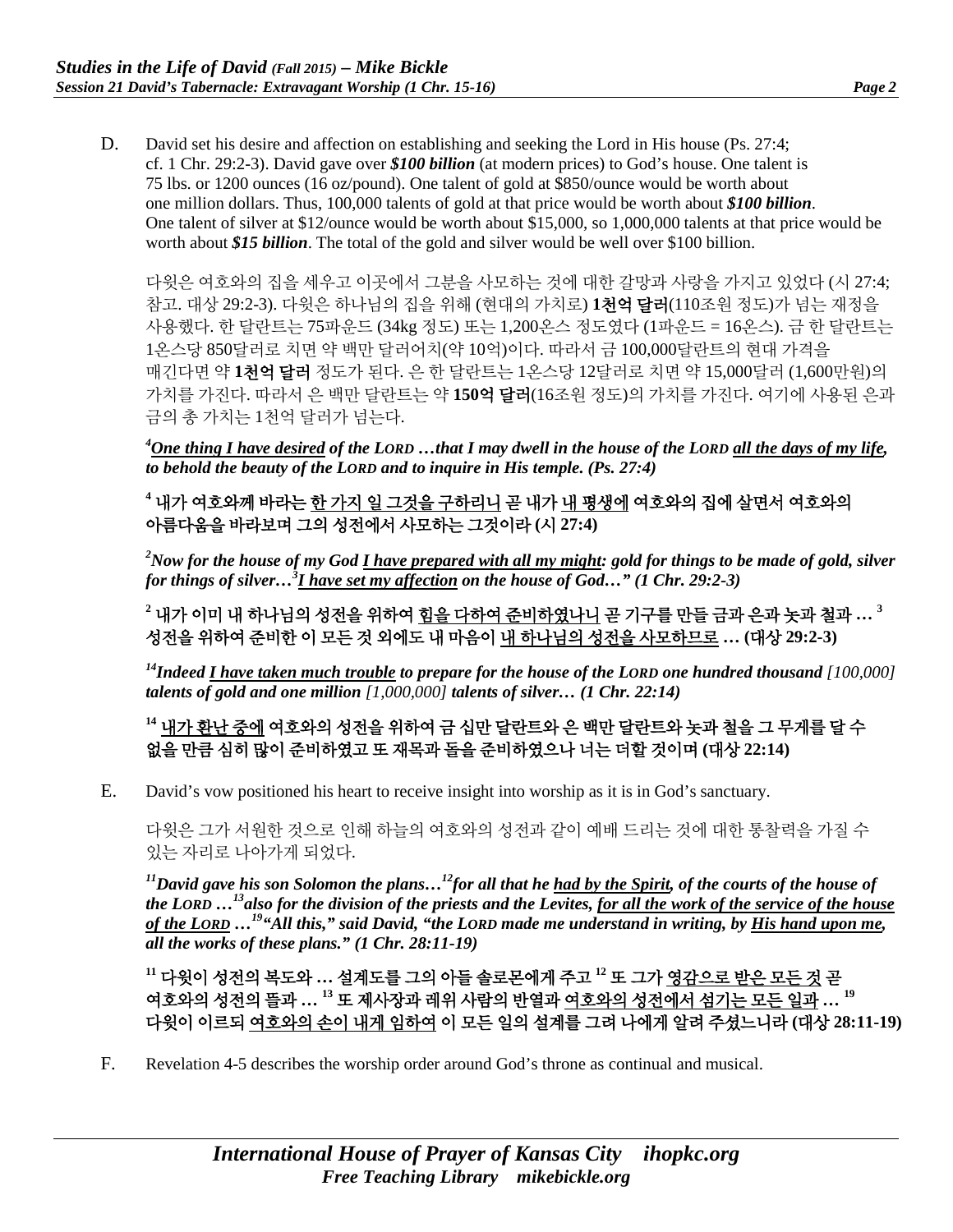계시록 4-5장은 하나님의 보좌 주위에서 끊임없이 드려지며, 음악이 함께하는 예배의 모습을 보여주고 있다.

*8 The four living creatures…do not rest day or night, saying: "Holy, holy, holy…" (Rev. 4:8)* 

# **<sup>8</sup>** 네 생물은 **…** 그들이 밤낮 쉬지 않고 이르기를 거룩하다 거룩하다 거룩하다 **… (**계 **4:8)**

*8 The four living creatures and the twenty-four elders…<sup>9</sup> sang a new song… (Rev. 5:8-9)* 

**<sup>8</sup>** 그 두루마리를 취하시매 네 생물과 이십사 장로들이 **… <sup>9</sup>** 그들이 새 노래를 불러 이르되 **… (**계 **5:8-9)**

#### **II. OVERVIEW OF THE TABERNACLE THAT DAVID ESTABLISHED FOR THE ARK**  개관**:** 다윗이 언약궤를 위해 지었던 장막

A. After David became king, he set up a worship tabernacle as part of his commitment to his vow. David put singers and musicians before the ark to worship God as their full-time vocation.

다윗은 왕이 된 후, 그는 자신의 서원의 한 부분으로써 예배를 위한 장막을 세웠다. 다윗은 언약궤 앞에 노래하는 자와 악기 연주하는 자를 두어서 전임으로 하나님을 예배하도록 했다.

*1 They brought the ark…and set it in the midst of the tabernacle that David erected for it. 4 He appointed Levites [singers/musicians] to minister before the ark…to praise the Lord… 37to minister before the ark regularly, as every day's work required… (1 Chr. 16:1, 4, 37)*

**<sup>1</sup>** 하나님의 궤를 메고 들어가서 다윗이 그것을 위하여 친 장막 가운데에 두고 **… 4** 또 레위 사람[노래하는 자/악기 연주하는 자]을 세워 여호와의 궤 앞에서 섬기며 이스라엘 하나님 여호와를 칭송하고 감사하며 찬양하게 하였으니 **… 37** 다윗이 아삽과 그의 형제를 여호와의 언약궤 앞에 있게 하며 항상 그 궤 앞에서 섬기게 하되 날마다 그 일대로 하게 하였고 **(**대상 **16:1, 4, 37)**

B. *As every day's work required*: David provided financial support as measured by "a day's work" so that singers and musicians could minister before the Lord as a full-time occupation (1 Chr. 16:37) and they would be free from other duties, being daily employed in that work (1 Chr. 9:33).

날마다 그 일대로 하게 하였고: 다윗은 노래하는 자와 악기 연주하는 자들이 다른 일들로부터 자유하며 전임으로 매일 이 일에 종사하며 주님 앞에서 섬길 수 있도록 (대상 9:33) 이들에게 매일 "하루치 임금"의 재정적인 후원을 했다 (대상 16:37).

*33These are the singers…who lodged in the chambers, and were free from other duties; for they were employed in that work day and night. (1 Chr. 9:33)* 

### **<sup>33</sup>** 또 찬송하는 자가 있으니 곧 레위 우두머리라 그들은 골방에 거주하면서 주야로 자기 직분에 전념하므로 다른 일은 하지 아니하였더라 **(**대상 **9:33)**

C. David established 4,000 musicians, 288 singers ( $12 \times 24 = 288$ ) and 4,000 gatekeepers. Thus, he financed about 10,000 people on his "full-time staff" to facilitate worship and offerings to God.

다윗은 4,000명의 악기 연주하는 자와 288명(12 x 24 = 288명)의 노래하는 자를 세웠고, 4,000명의 문지기를 세웠다. 따라서 그는 약 10,000명의 "전임 스텝"들이 하나님께 예배를 드리고 제사를 드릴 수 있도록 재정을 공급했다.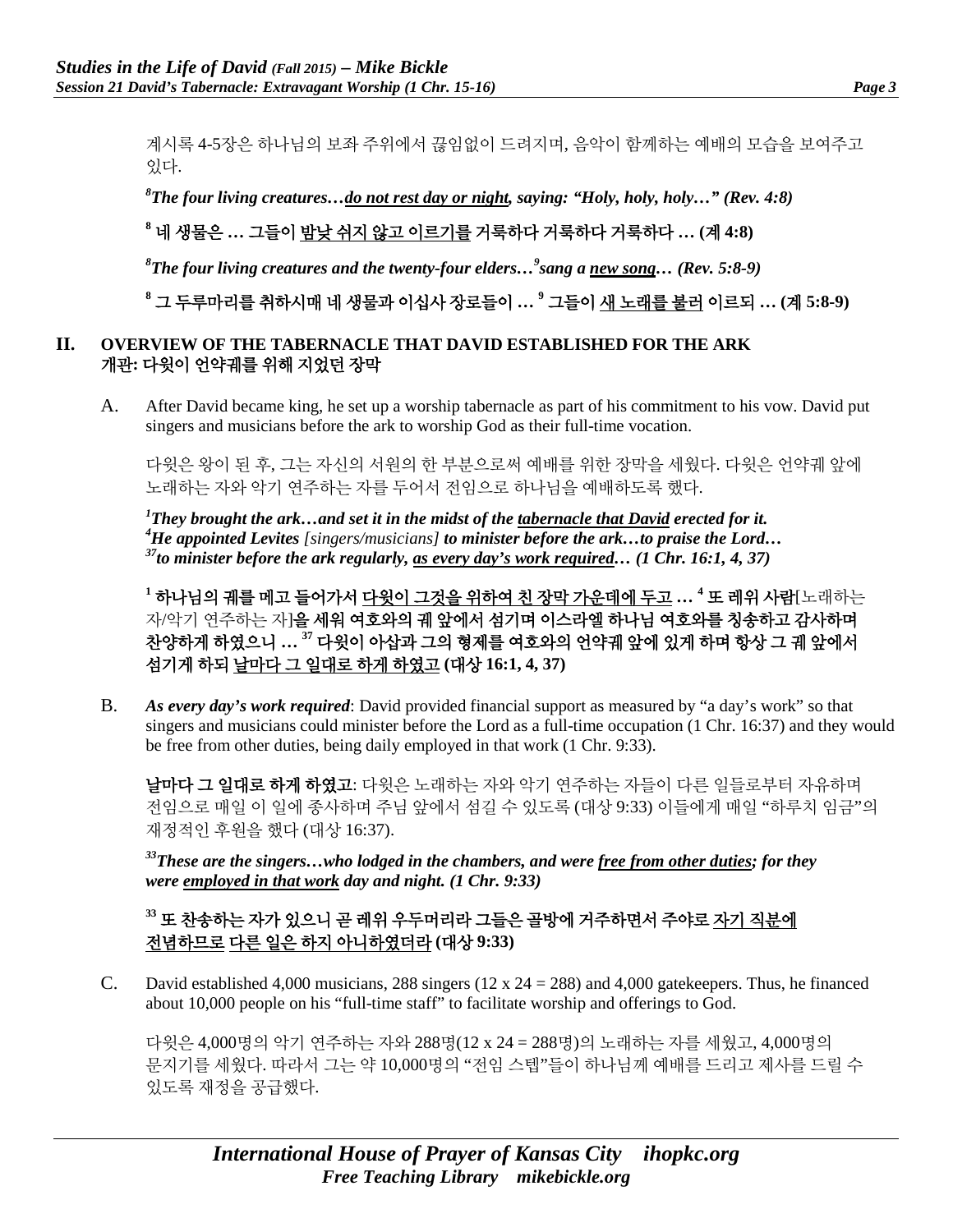*7 So the number of them, with their brethren who were instructed in the songs of the LORD, all who were skillful, was two hundred and eighty-eight [288]. (1 Chr. 25:7)*

# **<sup>7</sup>** 그들과 모든 형제 곧 여호와 찬송하기를 배워 익숙한 자의 수효가 이백 팔십 팔 명이라 **(**대상 **25:7)**

*5 …four thousand [4,000] were gatekeepers, and four thousand [4,000] praised the LORD with musical instruments, "which I made," said David, "for giving praise." (1 Chr. 23:5)*

**<sup>5</sup>** 사천 명은 문지기요 사천 명은 그가 여호와께 찬송을 드리기 위하여 만든 악기로 찬송하든 자들이라 **(**대상 **23:5)**

#### **III. GOD'S COMMAND FOR KINGS TO EMBRACE DAVID'S REVELATION OF WORSHIP**  하나님의 명령**:** 이스라엘의 왕들이 다윗의 예배에 대한 계시를 받아들일 것

A. David commanded God's people to honor the heavenly order of worship that he received by revelation because it was God's command (2 Chr. 29:25; 35:4, 15; Ezra 3:10; Neh. 12:45).

다윗은 하나님의 백성들에게 그가 계시로 받은 하늘의 예배의 방식을 지킬 것을 명령했는데, 이는 이것이 하나님의 명령이었기 때문이다 (대하 29:25; 35:4, 15; 스 3:10; 느 12:45).

**<sup>25</sup>***Hezekiah…stationed Levites in the house of the Lord with stringed instruments… according to the commandment of David…for thus was the commandment of the Lord. (2 Chr. 29:25)* 

**<sup>25</sup>** 왕이 레위 사람들을 여호와의 전에 두어서 다윗과 왕의 선견자 갓과 선지자 나단이 명령한 대로 제금과 비파와 수금을 잡게 하니 이는 여호와께서 그의 선지자들로 이렇게 명령하셨음이라 **(**대하 **29:25)**

B. Solomon established singers (about 970 BC) according to the command that God gave David.

솔로몬은 하나님께서 다윗에게 하신 명령을 따라 노래하는 자들을 세웠다 (약 BC 970년에).

*14According to the order of David his father, he [Solomon] appointed…Levites for their duties to praise…as the duty of each day required…for so David…commanded. (2 Chr. 8:14)* 

**<sup>14</sup>** 솔로몬이 또 그의 아버지 다윗의 규례를 따라 제사장들의 반열을 정하여 섬기게 하고 레위 사람들에게도 그 직분을 맡겨 매일의 일과대로 찬송하며 제사장들 앞에서 수종들게 하며 또 문지기들에게 그 반열을 따라 각 문을 지키게 하였으니 이는 하나님의 사람 다윗이 전에 이렇게 명령하였음이라 **(**대하 **8:14)**

C. When Israel went astray, God raised up spiritual reformers with a vision to restore worship *as David commanded it*. All seven "revivals" in Old Testament times restored Davidic worship.

이스라엘이 길을 잃고 헤맬 때, 하나님께서는 **다윗이 명령한** 예배를 회복할 비전을 가진 영적으로 개혁하는 자들을 일으키셨다. 구약 시대에 있었던 일곱 번의 모든 "부흥들"은 다윗의 예배를 회복했다.

D. Jehoshaphat's reform (about 870 BC) included establishing singers and musicians.

여호사밧의 개혁에는 노래하는 자와 악기 연주하는 자를 세우는 것도 포함되어 있었다 (약 BC 870년).

<sup>19</sup>The Levites…stood up to praise the Lord…<sup>21</sup>He appointed those who should sing <u>to the Lord</u>… <sup>28</sup>They *came…with stringed instruments…to the house of the Lord. (2 Chr. 20:19-28)*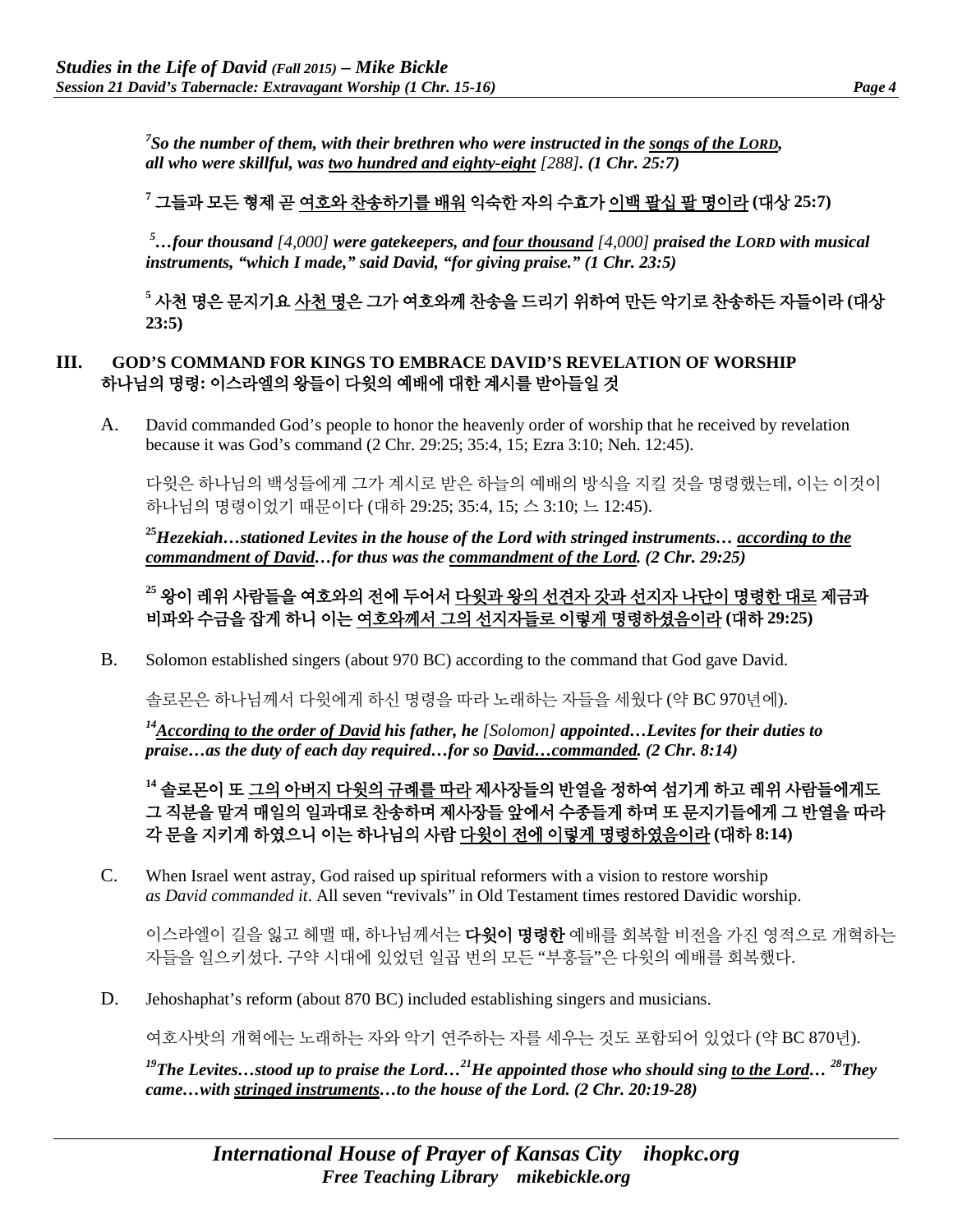# **<sup>19</sup> …** 레위 사람들은 서서 심히 큰 소리로 이스라엘 하나님 여호와를 찬송하니라 **… <sup>21</sup>** 백성과 더불어 의논하고 노래하는 자들을 택하여 거룩한 예복을 입히고 군대 앞에서 행진하며 여호와를 찬송하여 **… 28** 그들이 비파와 수금과 나팔을 합주하고 예루살렘에 이르러 여호와의 전에 나아가니라 **(**대하 **20:19-28)**

E. Jehoiada the high priest restored temple worship with singers and musicians in the order of David (about 835 BC) and enthroned King Jehoash (Joash) when he was only seven years old.

대 제사장 여호야다는 노래하는 자와 악기 연주하는 자가 다윗의 규례대로 세워진 성전 예배를 회복했으며 (약 BC 835년) 요아스 왕이 7살 밖에 되지 않았을 때 그를 왕으로 세웠다.

*18Jehoiada appointed…the Levites…with singing, as it was established by David. (2 Chr. 23:18)* 

**<sup>18</sup>** 여호야다가 여호와의 전의 직원들을 세워 레위 제사장의 수하에 맡기니 이들은 다윗이 전에 그들의 반열을 나누어서 여호와의 전에서 모세의 율법에 기록한 대로 여호와께 번제를 드리며 자기들의 정한 규례대로 즐거이 부르고 노래하게 하였던 자들이더라 **(**대하 **23:18)**

F. Hezekiah's revival (about 725 BC) included restoring singers and musicians as David commanded.

히스기야의 부흥에는 노래하는 자와 악기 연주하는 자를 세우는 것도 포함되어 있었다 (약 BC 725년).

*25He stationed the Levites in the house of the Lord with…stringed instruments…according to the commandment of David…27The song of the LORD began… (2 Chr. 29:25-27)* 

**<sup>25</sup>** 왕이 레위 사람들을 여호와의 전에 두어서 다윗과 왕의 선견자 갓과 선지자 나단이 명령한 대로 제금과 비파와 수금을 잡게 하니 **… <sup>27</sup> …** 여호와의 시로 노래하고 나팔을 불며 이스라엘 왕 다윗의 악기를 울리고 **(**대하 **29:25-27)**

G. Josiah's revival (about 625 BC) restored full-time singers and musicians as David commanded.

요시아의 부흥에서는 다윗이 명령대로 전임으로 노래하는 자와 악기 연주하는 자들이 회복되었다 (약 BC 625년).

<sup>3</sup>He said to the Levites...<sup>4</sup> *Prepare yourselves...<u>following the instruction of David</u>...*" *15The singers…were in their places, according to the command of David… (2 Chr. 35:3-15)* 

**<sup>3</sup> …** 레위 사람에게 이르되 **… <sup>4</sup>** 너희는 이스라엘 왕 다윗의 글과 다윗의 아들 솔로몬의 글을 준행하여 **… 15** 아삽의 자손 노래하는 자들은 다윗과 아삽과 헤만과 왕의 선견자 여두둔이 명령한 대로 자기 처소에 있고 **… (**대하 **35:3-15)**

H. Zerubbabel (about 536 BC) established full-time singers and musicians as commanded by David.

스룹바벨은 다윗이 명령한 대로 전임으로 노래하며 악기 연주하는 자들을 세웠다 (약 BC 536년).

*10The Levites…to praise the LORD, according to the ordinance of David. (Ezra 3:10-11)* 

**<sup>10</sup>** 건축자가 여호와의 성전의 기초를 놓을 때에 제사장들은 예복을 입고 나팔을 들고 아삽 자손 레위 사람들은 제금을 들고 서서 이스라엘 왕 다윗의 규례대로 여호와를 찬송하되 **… (**스 **3:10-11)**

I. Ezra and Nehemiah (445 BC) established full-time singers and musicians as David commanded.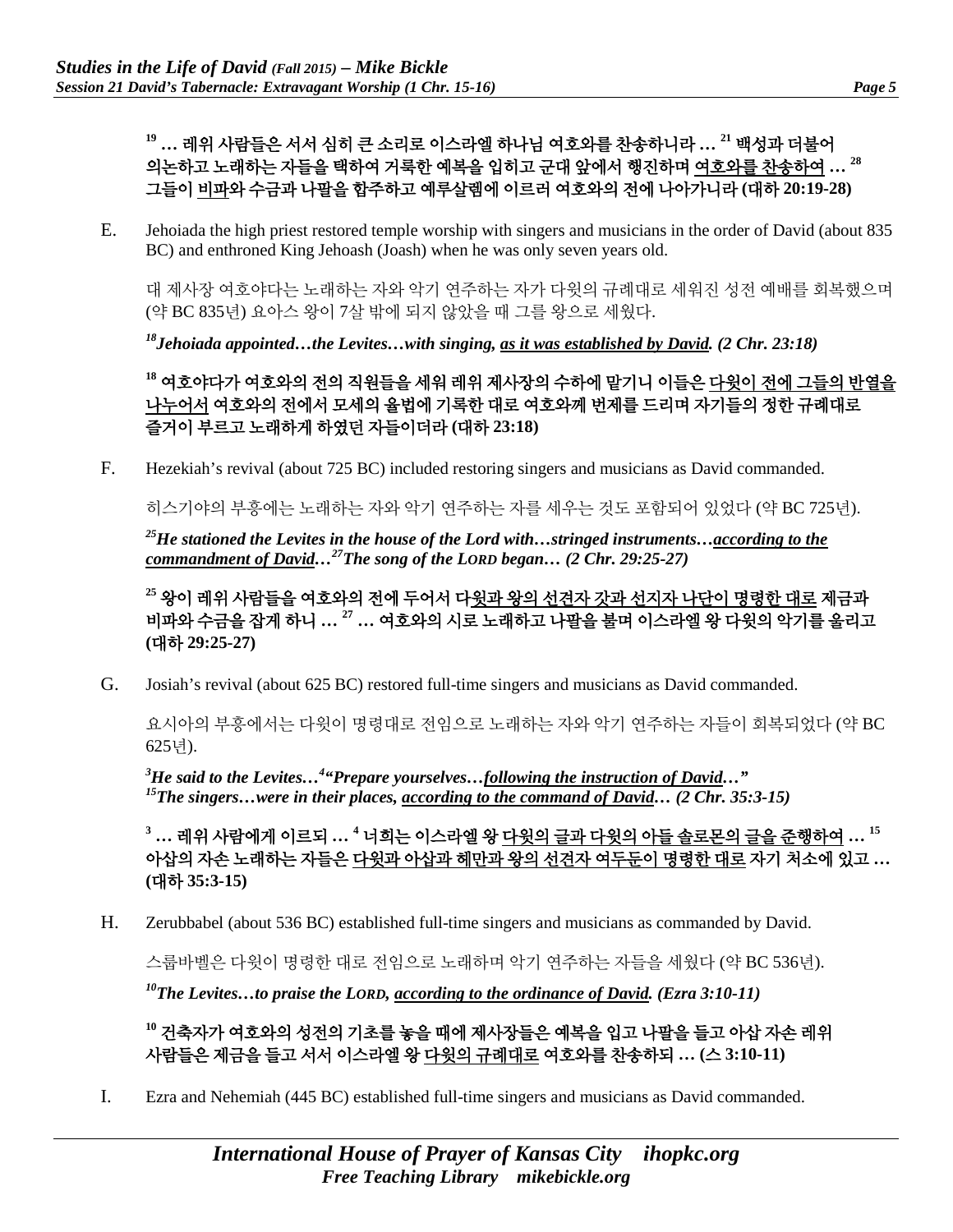에스라와 느헤미야는 다윗이 명령한대로 전임으로 노래하는 자와 악기 연주하는 자들을 세웠다 (BC 445년).

*24The Levites…give thanks…according to the command of David…45The singers and the gatekeepers kept the charge of God…according to the command of David… (Neh. 12:24, 45)*

**<sup>24</sup>** 레위 족속의 지도자들은 **…**그들은 그들의 형제의 맞은편에 있어 하나님의 사람 다윗의 명령대로 순서를 따라 주를 찬양하며 감사하고 **… 45** 그들은 하나님을 섬기는 일과 결례의 일을 힘썼으며 노래하는 자들과 문지기들도 그러하여 모두 다윗과 그의 아들 솔로몬의 명령을 따라 행하였으니 **(**느 **12:24, 45)**

#### **IV. A SIMPLE OVERVIEW OF THE LEVITES**  간략 개관**:** 레위인

A. 1 Chronicles emphasizes the role of the Levites related to worshipping the Lord before the ark. The Levites were the descendants of Levi and served as assistants to the priests (sons of Aaron). Aaron and his offspring were also descendants of Levi and had the responsibility of the priesthood. Thus all Levites who were not descended directly from Aaron served as assistants to the priests, helping with the tabernacle or temple and/or engaged in ministering to God with song and music.

역대상은 언약궤 앞에서 주를 예배하는 것과 연관된 레위인들의 역할에 대해 보여주고 있다. 이 레위인들은 레위의 자손들이었고, 제사장들(아론의 자손들)을 도우며 섬겼다. 아론과 그의 자손들도 역시 레위의 자손들이었고, 이들은 제사장의 역할을 감당할 책임을 가지고 있었다. 따라서 아론의 직계 자손이 아닌 모든 레위인들은 제사장들을 옆에서 돕는 역할을 섬겼으며, 장막이나 성전 일을 도우며, 노래와 악기 연주로 하나님을 섬기는 일을 했다.

B. Abraham is the father of our faith (Rom. 4:16-18). Abraham's son Isaac had a son named Jacob. Jacob had twelve sons, whose names are Reuben, Simeon, *Levi*, Judah, Dan, Naphtali, Gad, Asher, Issachar, Zebulun, Joseph [\(Manasseh](http://www.conservapedia.com/Manasseh) and [Ephraim\)](http://www.conservapedia.com/Ephraim), and Benjamin. These twelve sons became the fathers of the twelve tribes of Israel, the name of each tribe being the name of the father. The descendants of Levi are referred to as the Levites.

아브라함은 우리의 믿음의 조상이다 (롬 4:16-18). 아브라함의 아들 이삭에게는 야곱이라는 아들이 있었다. 야곱은 12명의 아들이 있었으며, 이들의 이름은 르우벤, 시므온, 레위, 유다, 단, 납달리, 갓, 아셀, 잇사갈, 스불론, 요셉 (므낫세와 에브라임), 그리고 베냐민이었다. 이 12명의 아들들은 이스라엘의 12지파의 조상이 되었으며, 각각의 지파의 이름은 자손의 조상의 이름을 딴 것이었다. 레위의 자손들은 레위인으로 불렸다.

1. Levi had three sons: *Gershon*, *Kohath*, and *Merari*. About 400 years after Kohath's death, his most famous descendants—Moses and his brother Aaron—led Israel out of Egypt into the wilderness. During the years of Israel's wandering in the wilderness, the Lord appointed Aaron and his descendants to serve Him as priests. Hence we speak of the Aaronic priesthood. Although all the priests were descended from the family line of Levi, Scripture often portrays them as distinct from the Levites who were called to assist and serve the priests.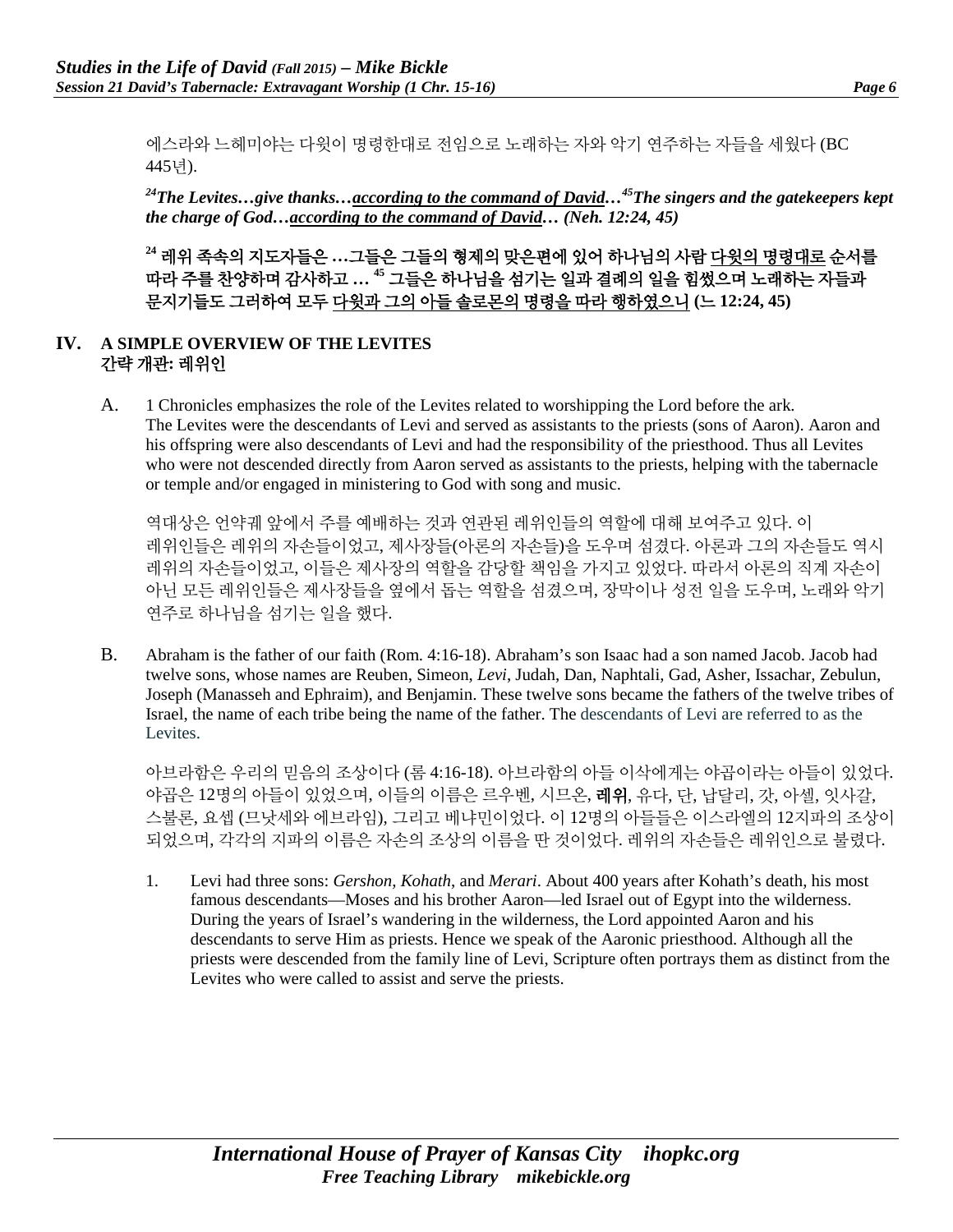레위에게는 세 아들이 있었다: 게르손, 그핫, 그리고 므라리이다. 고핫이 죽은 지 약 400년 이후에, 그의 자손 중 가장 유명한 이였던 모세와 그의 형제 아론은 이스라엘을 애굽에서 광야로 이끌고 나왔다. 이스라엘이 광야를 헤매고 다닐 때, 주님은 아론과 그의 자손들이 제사장으로 섬길 것을 지명하셨다. 따라서 우리는 아론의 제사장직(아론의 반차)이라는 용어를 쓰곤 한다. 모든 제사장들이 레위 집안 출신이기는 하지만, 성경은 종종 제사장들을 돕고 섬기도록 부르심 받은 레위인들과 이 제사장들을 구분해서 말하곤 한다.

2. Jacob's son Joseph was allotted two tribes—one for each of his sons, Ephraim and Manasseh —and so there were technically thirteen tribes of Israel. However, since the tribe of Levi served the other tribes in their priestly duties and were spread out to live among the twelve tribes, the Bible does not always include them when it refers to the twelve tribes.

야곱의 아들 요셉에게는 두 개의 지파가 할당되었다. 이는 그의 두 아들인 에브라임과 므낫세에게 각각 하나씩 주어진 것이었으며, 사실 숫자를 세자면 이스라엘에는 13개의 지파가 있는 셈이었다. 그러나 레위 지파는 제사장적인 직분을 통해 다른 족속을 섬겼고, 다른 12개 지파 안으로 흩어져서 살고 있었기에, 성경은 12개 지파를 말할 때 이 레위 지파(족속)을 항상 포함하지는 않는다.

#### **V. DAVID PREPARED A TENT FOR THE ARK (1 CHR. 15)**  다윗이 언약궤를 위한 장막을 준비하다 **(**대상 **15**장**)**

A. David prepared a tent for the ark, appointing singers and musicians to minister to the Lord before it (15:1-3). The first thing he did after bringing the ark to Jerusalem was to establish a new worship order led by singers and musicians who ministered to God as their full time vocation (1 Chr. 15-16).

다윗은 언약궤를 위한 장막을 준비하고, 노래하는 자들과 악기 연주하는 자들이 주 앞에서 섬기도록 했다 (15:1-3). 그가 언약궤를 예루살렘으로 가져온 이후에 첫 번째로 한 일은 주를 섬기며 전임으로 노래하는 자들과 악기를 연주하는 자들이 이끄는 새로운 형태의 예배를 세우는 것이었다 (대상 15-16장)..

*1 David…prepared a place for the ark of God, and pitched a tent for it. 2 Then David said, "No one may carry the ark of God but the Levites, for the LORD has chosen them to carry the ark of God and to minister before Him forever." 3 And David gathered all Israel together at Jerusalem, to bring up the ark of the LORD to its place, which he had prepared for it. (1 Chr. 15:1-3)*

**<sup>1</sup>** 다윗이 다윗 성에서 자기를 위하여 궁전을 세우고 또 하나님의 궤를 둘 곳을 마련하고 그것을 위하여 장막을 치고 **<sup>2</sup>** 다윗이 이르되 레위 사람 외에는 하나님의 궤를 멜 수 없나니 이는 여호와께서 그들을 택하사 여호와의 궤를 메고 영원히 그를 섬기게 하셨음이라 하고 **<sup>3</sup>** 다윗이 이스라엘 온 무리를 예루살렘으로 모으고 여호와의 궤를 그 마련한 곳으로 메어 올리고자 하여 **(**대상 **15:1-3)**

*17So they…set it [the ark] in its place in the midst of the tabernacle that David had erected for it. (2 Sam. 6:17)*

**<sup>17</sup>** 여호와의 궤를 메고 들어가서 다윗이 그것을 위하여 친 장막 가운데 **… (**삼하 **6:17)**

B. *Practical*: David prepared a tent (facility) and organized the logistics for night-and-day worship (15:1). There are many practical issues in sustaining the vision for night and day worship.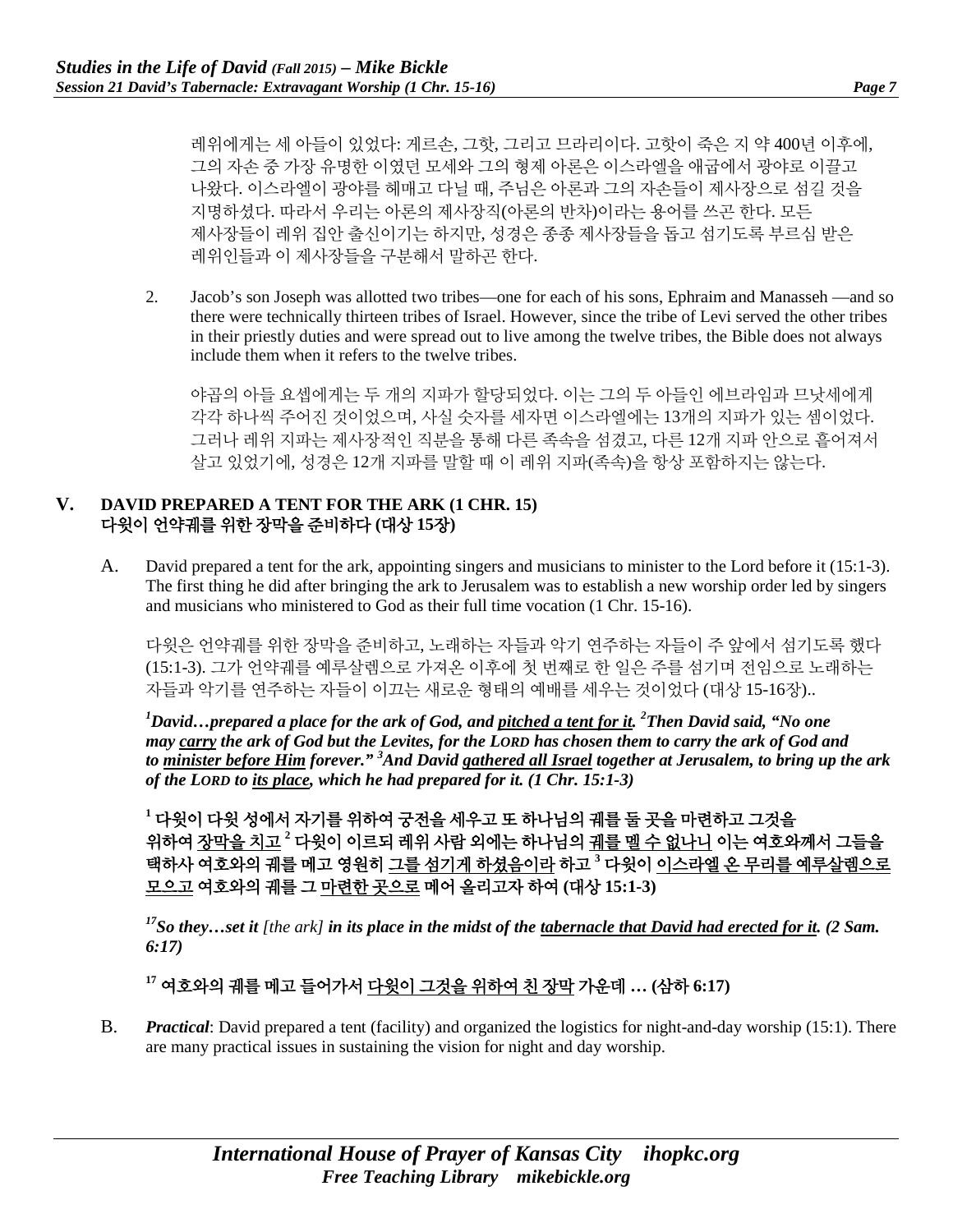실제적: 다윗은 장막(시설)을 준비하고, 밤낮으로 예배하기 위한 실행 계획을 세웠다 (15:1). 밤낮으로 예배하기 위한 비전을 유지해나가기 위해서는 많은 실제적인 부분들이 존재한다.

C. *Biblical*: They were careful to honor the biblical way of transporting the ark on this second attempt (15:2). Scripture gave specific commands related to the ark—that it be *covered*, carried by *poles* on the *shoulders* of *Levites* and *never touched* directly (Ex. 25:14-15; Deut. 10:8; Num. 4:5-6, 15; 7:9). Because the ark was holy, it was to be kept from the gaze and touch of unconsecrated men.

성경적: 그들은 두 번째 시도에서는 언약궤를 움직이는 성경적인 방법을 존중하며 주의 깊게 일했다 (15:2). 성경은 언약궤가 덮여 있어야 하며**,** 레위인들이 어깨에 채(막대)를 매고 운반해야 했으며, 직접 손을 대서는 안 되는 것 (출 25:14-15; 신 10:8; 민 4:5-6, 15; 7:9)에 대해 자세히 명령하고 있다. 언약궤는 거룩했기에, 성별되지 않은 사람이 이를 직접 쳐다보거나 만져서는 안되었다.

D. *Mobilized*: David assembled a great work force to bring the ark to Jerusalem (15:4). There were almost 900 (15:4) Levites under eight main leaders (15:11). This required considerable planning, effort, and finances, with much work. Some join a vision without embracing the work related to it.

동원된: 다윗은 언약궤를 예루살렘으로 운반하기 위해서 많은 노동력을 동원했다 (15:4). 여기에는 약 900명이 동원되었다 (15:4). 레위인들은 여덟 명의 핵심 지도자 아래에 있었다 (15:11). 이를 위해서는 많은 계획과 노력, 재정, 노동력이 필요했다. 어떤 사람들은 비전에 참여는 하지만 이것을 이루기 위해 필요한 일을 직접 하지는 않는다.

*4 David assembled the children of Aaron and the Levites…. (1 Chr. 15:4)*

### **<sup>4</sup>** 다윗이 아론 자손과 레위 사람을 모으니 **(**대상 **15:4)**

E. *Spiritual life*: David called the top national leaders to sanctify themselves and to call the leaders under them also to do this (15:11-15).

영적인 삶: 다윗은 이스라엘의 국가 지도자들을 불러서 그들을 성결하게 하고, 그들 아래에 있는 지도자들도 동일하게 성결하게 했다 (15:11-15).

*11David called for Zadok and Abiathar the priests, and for the Levites…12He said to them, "You are the heads of the fathers' houses of the Levites; sanctify yourselves, you and your brethren, that you may bring up the ark…to the place I have prepared for it.* <sup>13</sup>*For because you did not do it the first time…our God broke out against us, because we did not consult Him about the proper order." 14So the priests and the Levites sanctified themselves to bring up the ark… (1 Chr. 15:11-15)*

**<sup>11</sup>** 다윗이 제사장 사독과 아비아달을 부르고 또 레위 사람 **… <sup>12</sup>** 그들에게 이르되 너희는 레위 사람의 지도자이니 너희와 너희 형제는 몸을 성결하게 하고 내가 마련한 곳으로 이스라엘의 하나님 여호와의 궤를 메어 올리라 **<sup>13</sup>** 전에는 너희가 메지 아니하였으므로 우리 하나님 여호와께서 우리를 찢으셨으니 이는 우리가 규례대로 그에게 구하지 아니하였음이라 하니 **<sup>14</sup>** 이에 제사장들과 레위 사람들이 이스라엘 하나님 여호와의 궤를 메고 올라가려 하여 몸을 성결하게 하고 **… (**대상 **15:11-15)**

1. *Sanctify yourselves*: David appointed those who were diligent about consecration to the Lord.

**몸을 성결하게 하고**: 다윗은 자신을 주를 위해 열심히 성결하게 하는 이들을 세웠다.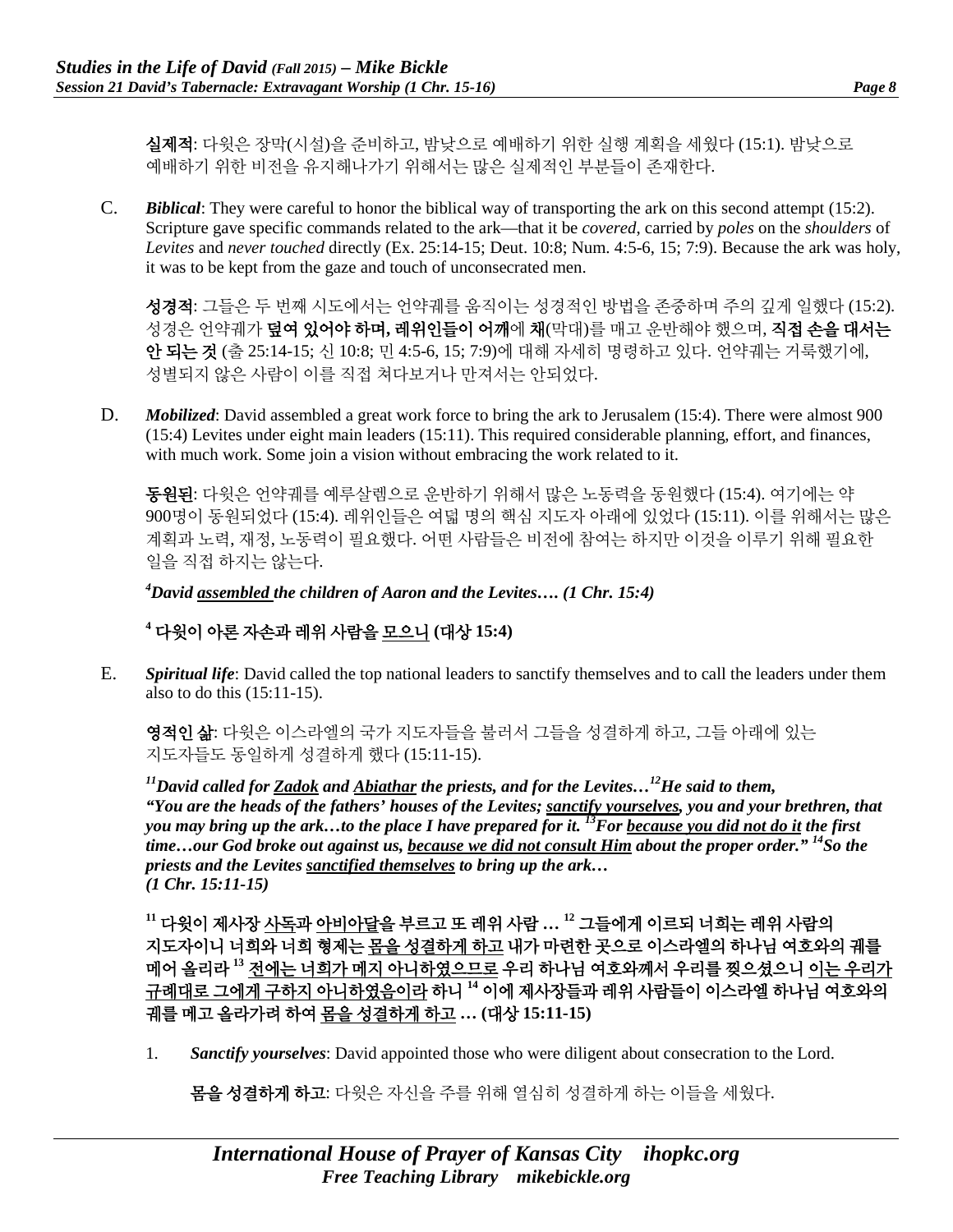*21Therefore if anyone cleanses himself from the latter, he will be a vessel for honor, sanctified and useful for the Master, prepared for every good work. (2 Tim. 2:21)*

**<sup>21</sup>** 그러므로 누구든지 이런 것에서 자기를 깨끗하게 하면 귀히 쓰는 그릇이 되어 거룩하고 주인의 쓰심에 합당하며 모든 선한 일에 준비함이 되리라 **(**딤후 **2:21)**

2. *Proper order*: David was careful to search the Word for the established order that honored God's presence and leadership. When David consulted the Scripture, he found that the ark was to be carried with poles on the shoulders of the Levites instead of on a cart.

규례대로: 다윗은 하나님의 임재와 리더십을 존중하는 규례를 찾기 위해 주의하여 말씀을 찾아보았다. 다윗이 성경을 찾아봤을 때, 그는 언약궤를 수레를 사용해서 옮기는 것이 아닌, 레위인들이 어깨에 채를 메고 옮겨야 하는 것을 찾아냈다.

F. David called the Levites to appoint singers with the accompaniment of music (15:16-24). He established a symphony including 4,000 musicians (23:5) with a range of instruments: cymbals (15:19), strings (15:20), harps (15:21) and trumpets (15:24). This had never been done before.

다윗은 레위인들로 하여금 악기를 연주하고 노래하는 자들을 세울 것을 명령했다 (15:16-24). 그는 4,000명의 악기 연주하는 자들과 (23:5) 다양한 악기들과 함께 하는 심포니를 조직했다: 제금 (심벌즈, 15:19) 비파 (현악기, 15:20), 수금 (하프, 15:21) 나팔 (15:24).

*16Then David spoke to the leaders of the Levites to appoint their brethren to be the singers accompanied by instruments of music, stringed instruments, harps, and cymbals… (1 Chr. 15:16)*

# **<sup>16</sup>** 다윗이 레위 사람의 어른들에게 명령하여 그의 형제들을 노래하는 자들로 세우고 비파와 수금과 제금 등의 악기를 울려서 즐거운 소리를 크게 내라 하매 **(**대상 **15:16)**

G. David, the elders, and top military leaders brought the ark from the house of Obed-Edom (15:25).

다윗과 장로들, 군대 최고 지도자들은 언약궤를 오벳에돔의 집으로부터 가져왔다 (15:25).

*25So David, the elders of Israel, and the captains over thousands went to bring up the ark of the covenant of the LORD from the house of Obed-Edom with joy. (1 Chr. 15:25)*

**<sup>25</sup>** 이에 다윗과 이스라엘 장로들과 천부장들이 가서 [한글KJV: 기쁨으로] 여호와의 언약궤를 즐거이 메고 오벧에돔의 집에서 올라왔는데 **(**대상 **15:25)**

#### **VI. DAVID ERECTED A TABERNACLE (1 CHR. 16)**  다윗이 장막을 세우다 **(**대상 **16**장**)**

A. David set the ark in a tent—the tabernacle—in Jerusalem he had raised for it, then blessed the people and celebrated (16:1-3). David did not bring the ark into his residence like Obed-Edom did. David blessed the people and provided a meal (foreshadowing the marriage supper of the Lamb).

다윗은 언약궤를 예루살렘에 세워진, 언약궤를 위해 세운 장막 안에 두었다. 그리고 그는 백성들을 축복하고 함께 기념했다 (16:1-3). 다윗은 언약궤를 오벧에돔처럼 자신의 집에 두지 않았다. 다윗은 백성들을 축복하고, 식사를 제공했다 (어린 양의 혼인 잔치의 모습의 예).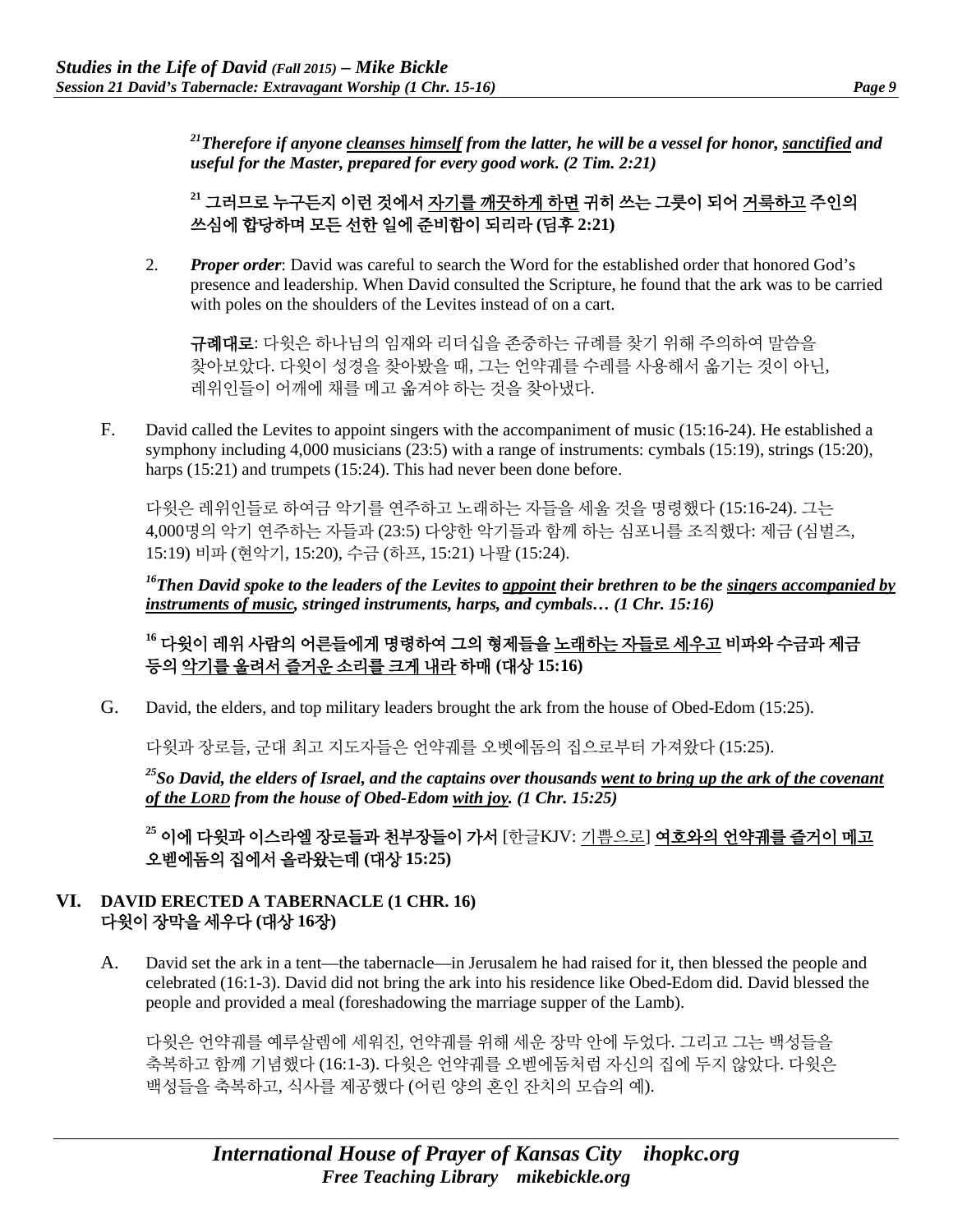*1 So they brought the ark of God, and set it in the midst of the tabernacle that David had erected for it…2 he blessed the people in the name of the LORD. 3 Then he distributed to everyone of Israel, both man and woman, to everyone a loaf of bread, a piece of meat, and a cake of raisins. (1 Chr. 16:1-3)*

**<sup>1</sup>** 하나님의 궤를 메고 들어가서 다윗이 그것을 위하여 친 장막 가운데에 두고 **… <sup>2</sup>** 다윗이 번제와 화목제 드리기를 마치고 여호와의 이름으로 백성에게 축복하고 **<sup>3</sup>** 이스라엘 무리 중 남녀를 막론하고 각 사람에게 떡 한 덩이와 야자열매로 만든 과자와 건포도로 만든 과자 하나씩을 나누어 주었더라 **(**대상 **16:1-3)**

B. David appointed Levites to minister to God by remembering, thanking, and praising (16:4-6). In worship we *remember God* (His past deeds), *thank God* (His present activities and promises) and *praise God* (adore and exalt Him for who He is).

다윗은 레위인들을 세워서 하나님을 기억하고, 감사하고, 찬양하며 하나님을 섬기도록 했다 (16:4-6). 예배 가운데 우리는 하나님을 기억해야 하며 (과거의 그분의 행하심), 하나님께 감사해야 하며 (현재의 그분의 행하심과 약속들) 하나님을 찬양해야 한다 (그분의 성품을 사모하며 높임).

*4 And he appointed some of the Levites to minister before the ark of the LORD, to commemorate [remember], to thank, and to praise the LORD… (1 Chr. 16:4)*

### **<sup>4</sup>** 또 레위 사람을 세워 여호와의 궤 앞에서 섬기며 이스라엘 하나님 여호와를 칭송하고[기억하고] 감사하며 찬양하게 하였으니 **(**대상 **16:4)**

C. David wrote a psalm to dedicate the ark being established in Jerusalem (16:7-36). He gave the song to Asaph. This psalm draws from three other psalms: *Psalm 105:1-15* (1 Chr. 16:8-22), *Psalm 96:1-13* (1 Chr. 16:23- 33) and *Psalm 106:1, 47-48* (1 Chr. 16:34-36).

다윗은 언약궤를 예루살렘에 두면서 (16:7-36) 이를 위해 노래(시편)를 기록했다. 그는 이 노래를 아삽에게 주었으며, 이 노래는 3개의 다른 시편에서 찾을 수 있다: 시편 105:1-15 (대상 16:8-22), 시편 96:1-13 (대상 16:23-33), 시편 106:1, 47-48 (대상 16:34-36).

*7 On that day David first delivered this psalm into the hand of Asaph and his brethren… (1 Chr. 16:7)*

**<sup>7</sup>** 그 날에 다윗이 아삽과 그의 형제를 세워 먼저 여호와께 감사하게 하여 이르기를 **(**대상 **16:7)**

D. This song is a model for worship as taught by David. It expresses three activities that David wanted emphasized in worship as defined in verse 4—to r*emember*, *thank,* and *praise* the Lord.

이 노래는 다윗이 가르쳤던 예배의 모델이다. 여기서는 다윗이 4절에서 예배 가운데 강조하길 원했던 3가지 일, 주를 기억하고 주께 감사하고**,** 주를 찬양하는 것에 대해 말하고 있다.

*25For the LORD is great and greatly to be praised…27Honor and majesty are before Him; strength and gladness are in His place…29Give to the LORD the glory due His name… Oh, worship the LORD in the beauty of holiness…34for His mercy endures forever. (1 Chr. 16:25-34)*

**<sup>25</sup>** 여호와는 위대하시니 극진히 찬양할 것이요 **… 27** 존귀와 위엄이 그의 앞에 있으며 능력과 즐거움이 그의 처소에 있도다 **… 29** 여호와의 이름에 합당한 영광을 그에게 돌릴지어다 제물을 들고 그 앞에 들어갈지어다 아름답고 거룩한 것으로 여호와께 경배할지어다 **<sup>34</sup>** 여호와께 감사하라 그는 선하시며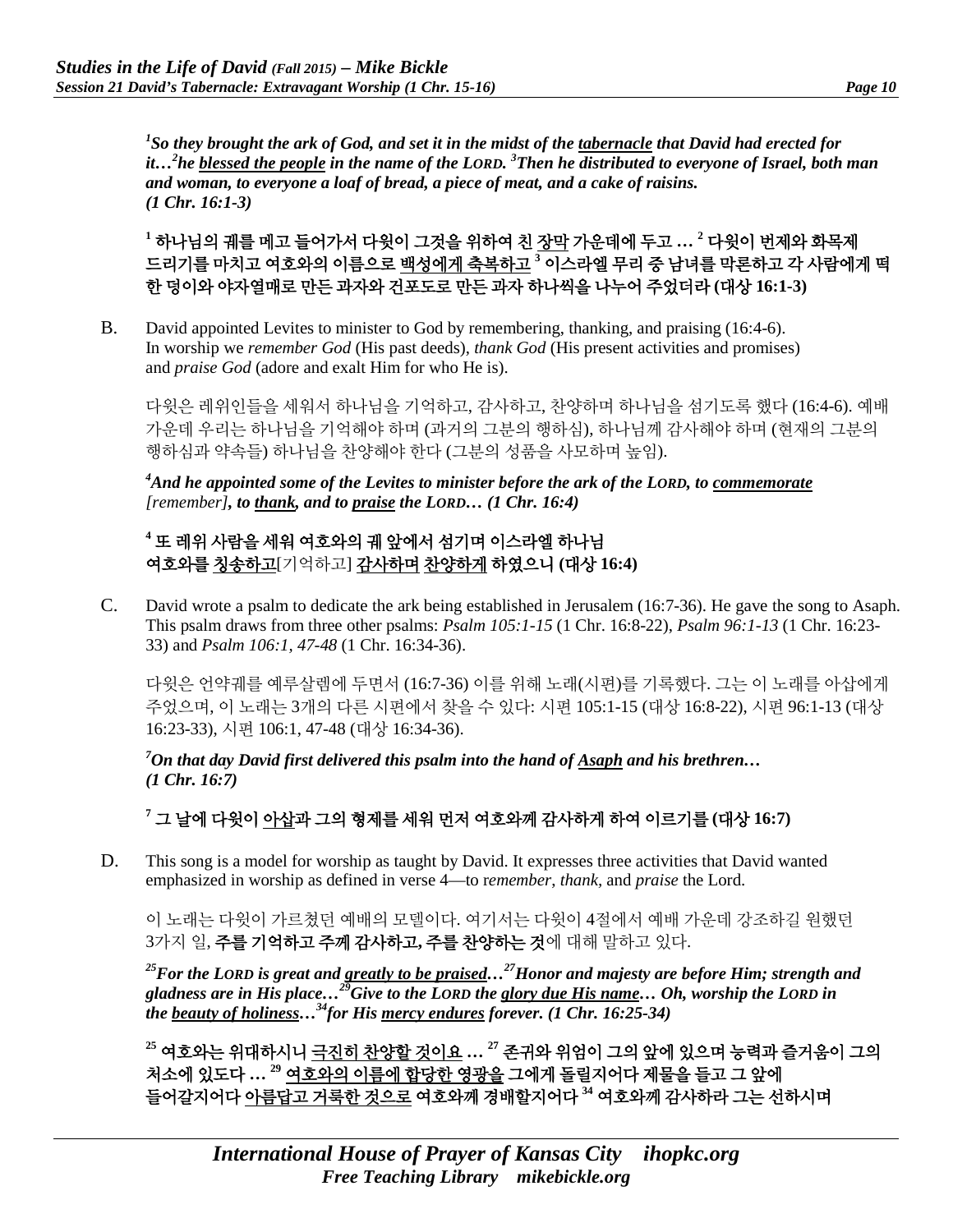#### 그의 인자하심이 영원함이로다 **(**대상 **16:25-34)**

1. This psalm expresses David's passion for a God-centered worship order in which the Lord is greatly praised (16:25) for His honor, majesty, strength, and gladness (16:27).

이 시(노래)는 하나님의 존귀와 위엄과 능력과 즐거움에 대해 (16:27) 그분이 크게 높임을 받으시는 (16:25) 하나님 중심의 예배를 향한 다윗의 열정을 보여준다.

2. David longed that the Lord might receive the glory due His name according to the beauty of His transcendence (holiness, 16:29) and enduring mercy (16:34).

다윗은 주님이 초월적이시며 (거룩, 16:29) 영원하신 자비 (16:34)를 가지신 그분의 이름에 합당한 영광을 받으시기를 갈망했다.

E. David left the Levites to minister to the Lord before the ark as their full-time occupation (16:37-43).

다윗은 언약궤 앞에 레위인들을 두었고, 그들로 하여금 전임으로 주를 섬기도록 했다 (16:37-43).

*37So he left Asaph and his brothers there…to minister before the ark regularly, as every day's work required; 38and Obed-Edom with his sixty-eight brethren…to be gatekeepers… (1 Chr. 16:37-38)*

**<sup>37</sup>** 다윗이 아삽과 그의 형제를 여호와의 언약궤 앞에 있게 하며 항상 그 궤 앞에서 섬기게 하되 날마다 그 일대로 하게 하였고 **<sup>38</sup>** 오벧에돔과 그의 형제 육십팔 명과 여두둔의 아들 오벧에돔과 호사를 문지기로 삼았고 **(**대상 **16:37-38)**

F. *He left Asaph*: David was the first one in the Scripture to institute a full-time vocation related to ministering to the Lord with song and music (1 Chr. 9:33; 16:37; 23:5, 30; 25:7; 2 Chr. 8:12-14; 31:4-6, 16; 34:9, 12; Neh. 10:37-39; 11:22-23; 12:44-47; 13:5-12).

아삽을 **…** 언약궤 앞에 있게 하며: 다윗은 주님 앞에서 노래와 음악으로 섬기는 것과 관련되어 전임으로 섬기는 이들을 성경에서 처음 세운 사람이었다 (대상 9:33; 16:37; 23:5, 30; 25:7; 대하 8:12-14; 31:4-6, 16; 34:9, 12; 느 10:37-39; 11:22-23; 12:44-47; 13:5-12).

G. The work was *regular* (consistent) and had *requirements* (duties with standards) as they were freed from other duties and employed in the work of day and night worship (9:33; 16:37; 2 Chr. 8:14).

이들이 맡은 일은 규칙적이었으며 (지속적), 채워야 할 요건이 있었다 (지켜나가야 할 의무들). 그리고 그들은 주야로 예배하는 일에 고용되었기에, 다른 일들로부터 자유로웠다 (9:33; 16:37; 대하 8:14).

*14And according to the order of David his father, he appointed…Levites for their duties (to praise and serve before the priests) as the duty of each day required… (2 Chr. 8:14)*

**<sup>14</sup>** 솔로몬이 또 그의 아버지 다윗의 규례를 따라 제사장들의 반열을 정하여 섬기게 하고 레위 사람들에게도 그 직분을 맡겨 매일의 일과대로 찬송하며 **… (**대하 **8:14)**

*33…the singers…free from other duties; for they were employed in that work day and night. (1 Chr. 9:33)*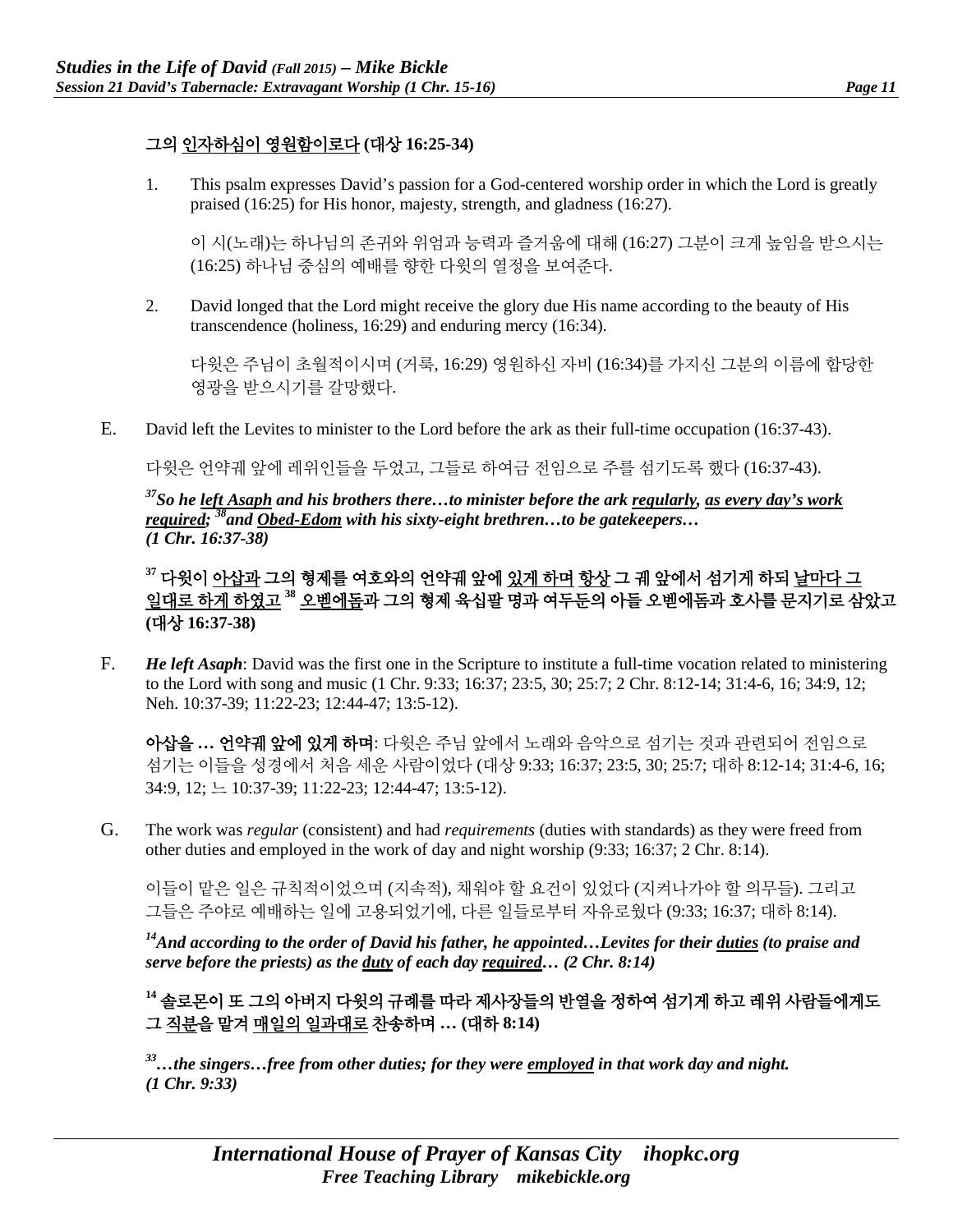## **<sup>33</sup>** 또 찬송하는 자가 있으니 곧 레위 우두머리라 그들은 골방에 거주하면서 주야로 자기 직분에 전념하므로 다른 일은 하지 아니하였더라 **(**대상 **9:33)**

H. God's desire to be worshipped on earth as He is in heaven has not changed. The Spirit has not emphasized this through history, but *is now in many nations*. The order of worship that God commanded David to embrace is both timeless and valid today, such as establishing singers and musicians in God's house. The application of this will greatly differ in each nation and culture.

하나님께서 하늘에서와 마찬가지로 이 땅에서 예배를 받으시는 것에 대한 갈망은 변하지 않았다. 성령님은 이를 역사 가운데 강조하신 적이 없었지만, **지금은 많은 열방 가운데 이 일을 행하고 계신다**. 하나님께서 다윗에게 명하신 예배의 형태, 하나님의 집에 노래하는 자와 악기 연주하는 자를 세우는 예배의 형태는 영원할 뿐만 아니라 오늘날에도 여전히 유효하다. 이를 실제로 어떻게 적용하느냐는 각 나라와 문화에 따라 크게 다르게 다른 모습을 가질 수도 있다.

#### **VII. THE PROMISE OF THE RESTORATION OF THE TABERNACLE OF DAVID** 다윗의 장막의 회복에 대한 약속

A. The Lord promised to raise up the tabernacle of David (Amos 9:11). This includes many things as *God's government is released on earth in context to worship and prayer*. It speaks of the *fact* of the existence of David's throne (government) and the *way* it was manifested (in context to worship).

주님은 다윗의 장막을 일으킬 것을 약속하셨다 (암 9:11). 이는 하나님의 통치가 예배와 기도 가운데 이 땅에 부어지면서 이뤄지는 많은 부분에 대해 말하고 있다. 이는 다윗의 보좌(통치)가 존재하게 될 사실과 이것이 이뤄지는 방식 (예배 가운데)에 대해 말하고 있다.

*11"I will raise up the tabernacle of David…I will raise up its ruins, and rebuild it…12 that they may possess the remnant of Edom [Islam] and all the Gentiles [harvest in the nations]... 14I will bring back the captives of My people Israel; they shall build the waste cities… 15I will plant them in their land, and no longer shall they be pulled up from the land…" (Amos 9:11-15)*

**<sup>11</sup>** 그 날에 내가 다윗의 무너진 장막을 일으키고 그것들의 틈을 막으며 그 허물어진 것을 일으켜서 옛적과 같이 세우고 **<sup>12</sup>** 그들이 에돔[이슬람]의 남은 자와 내 이름으로 일컫는 만국[한글KJV: 이방, 열방의 추수]을 기업으로 얻게 하리라 **… <sup>14</sup>** 내가 내 백성 이스라엘이 사로잡힌 것을 돌이키리니 그들이 황폐한 성읍을 건축하여 거주하며 **… <sup>15</sup>** 내가 그들을 그들의 땅에 심으리니 그들이 내가 준 땅에서 다시 뽑히지 아니하리라 네 하나님 여호와의 말씀이니라 **(**암 **9:11-15)**

B. David's tabernacle links the restoration of *prayer, worship, the spirit of prophecy,* and the *missions movement* with the *Messianic remnant* in the restored land of the State of Israel. It connects three dimensions—the praying Church, the Messianic movement, and the State of Israel (as it pursues righteous government and recognizes the authority of Jesus as the son of David).

다윗의 장막은 기도와 예배**,** 예언의 영과 선교 운동의 회복을 이스라엘 국가의 회복된 땅에서의 메시아의 남은 자들과 연결시켜 준다. 이는 3가지 측면, 즉 기도하는 교회(Praying Church), 메시아닉 운동(Messianic movement), 이스라엘 국가(이 나라가 의로운 통치를 추구하며 다윗의 아들인 예수님의 권세를 인정하는 부분)를 연결시켜준다.